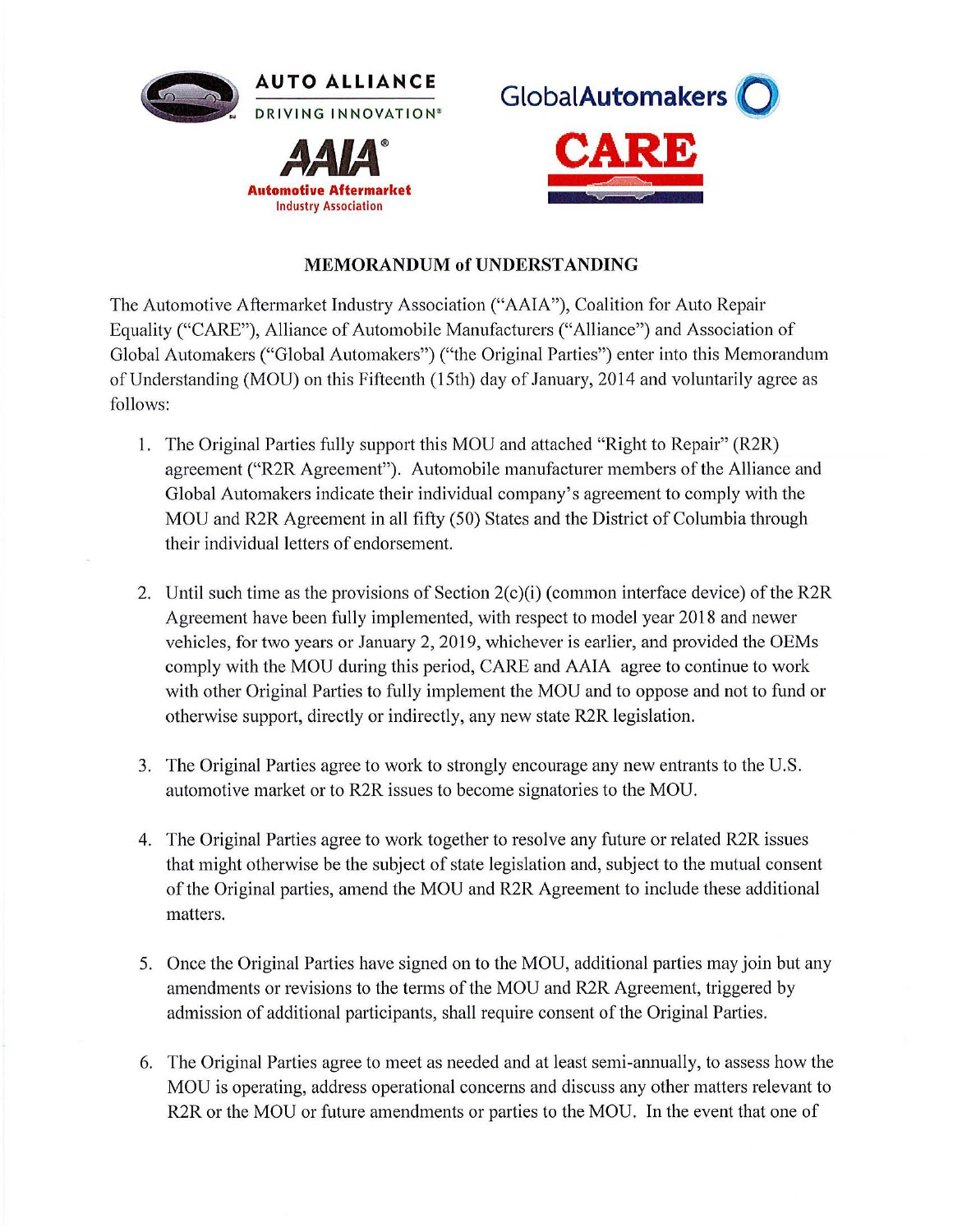the Original Parties concludes that, due to changed circumstances, the MOU or R2R Agreement may no longer be viable, that party shall, upon thirty (30) days written notice to the other three Original Parties, call a meeting to discuss the need for the MOU and R2R Agreement to continue.

7. The Original Parties agree that should a state(s) pass a law relating to issues covered by this MOU and R2R Agreement, after the effective date of the MOU and R2R Agreement, any automobile manufacturer member of the Alliance and Global Automakers may elect to withdraw its letter of endorsement for the MOU and R2R Agreement partially or entirely for the impacted state(s).

Signed on this  $15<sup>th</sup>$  day of January, 2014:

*h, 1,46 (C)* 

Mitch Bainwol President & CEO Alliance of Automobile Manufacturers

athleen Schmatz

President & CEO Automotive Aftermarket Industry Association

Michael

Michael Stanton President & CEO Association of Global Automakers

 $\mathbb{G}_{\alpha}$  foll

Ray Pohlman President Coalition for Auto Repair Equality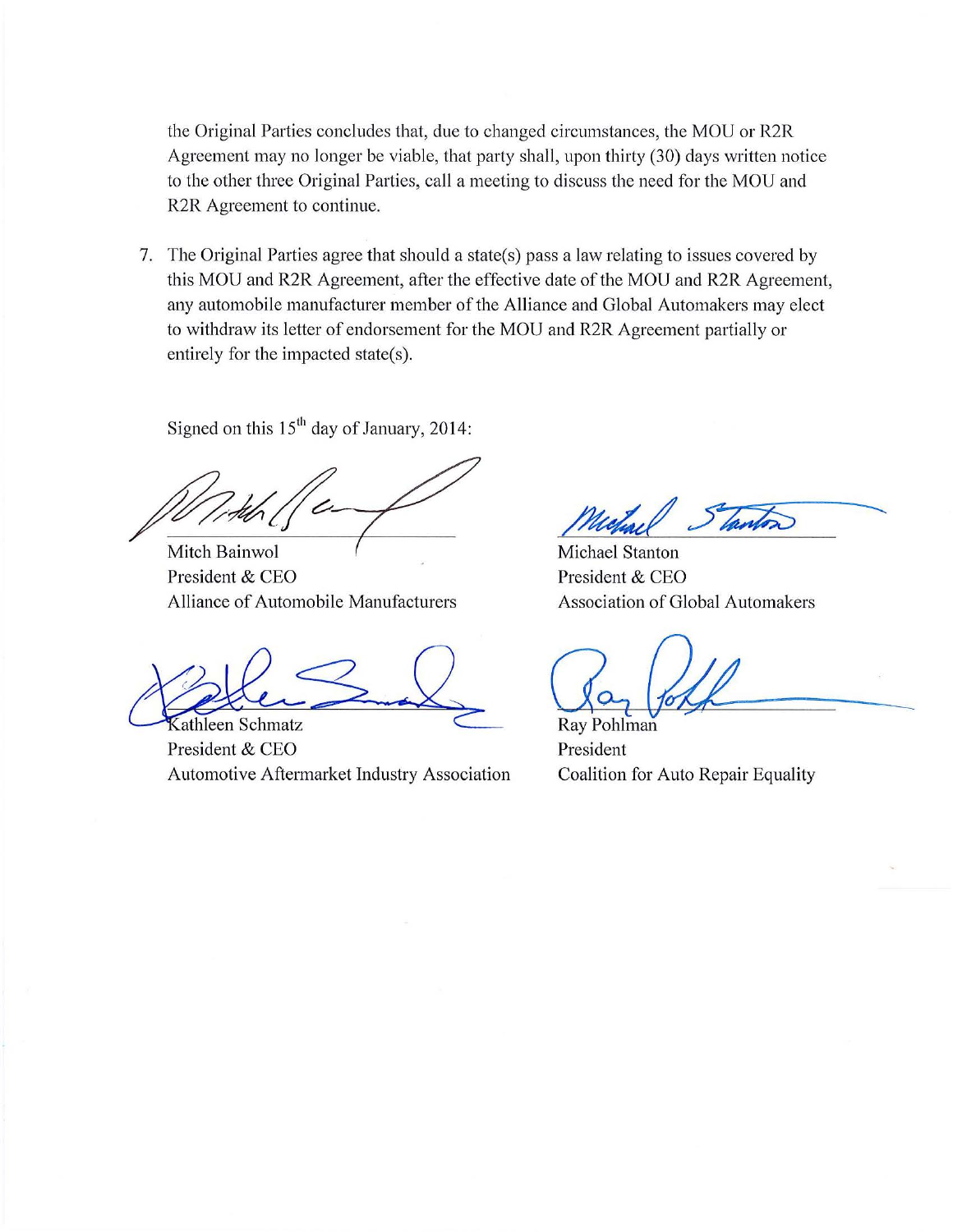## **R2R AGREEMENT**

**Section 1.** As used in this agreement, the following words shall, unless the context clearly indicates otherwise, have the following meanings:

**"Dealer",** any person or business who, in the ordinary course of its business, is engaged in the business of selling or leasing new motor vehicles to consumers or other end users pursuant to a franchise agreement and who has obtained a license, as required under applicable law, and is engaged in the diagnosis, service, maintenance or repair of motor vehicles or motor vehicle engines pursuant to said franchise agreement.

**"Franchise agreement'',** a written arrangement for a definite or indefinite period in which a manufacturer or distributor grants to a motor vehicle dealer a license to use a trade name, service mark or related characteristic and in which there is a community of interest in the marketing of new motor vehicles or services related thereto at wholesale, retail, leasing or otherwise.

**"Fair and Reasonable Terms"** Provided that nothing is this MOU and R2R Agreement precludes an automaker and an owner or independent repair shop who is subject to the agreement from agreeing to the sale of information and tools on any other terms on which they agree, in determining whether a price is on "fair and reasonable terms," consideration may be given to relevant factors, including, but not limited to, the following:

**(i)** The net cost to the manufacturer's franchised dealerships for similar information obtained from manufacturers, less any discounts, rebates, or other incentive programs.

**(ii)** The cost to the manufacturer for preparing and distributing the information, excluding any research and development costs incurred in designing and implementing, upgrading or altering the onboard computer and its software or any other vehicle part or component. Amortized capital costs for the preparation and distribution of the information may be included.

**(iii)** The price charged by other manufacturers for similar information.

**(iv)** The price charged by manufacturers for similar information prior to the launch of manufacturer web sites.

**(v)** The ability of aftermarket technicians or shops to afford the information.

**(vi)** The means by which the information is distributed.

**(vii)** The extent to which the information is used, which includes the number of users, and frequency, duration, and volume of use.

**(viii)** Inflation.

**"Immobilizer system",** an electronic device designed for the sole purpose of preventing the theft of a motor vehicle by preventing the motor vehicle in which it is installed from starting without the correct activation or authorization code.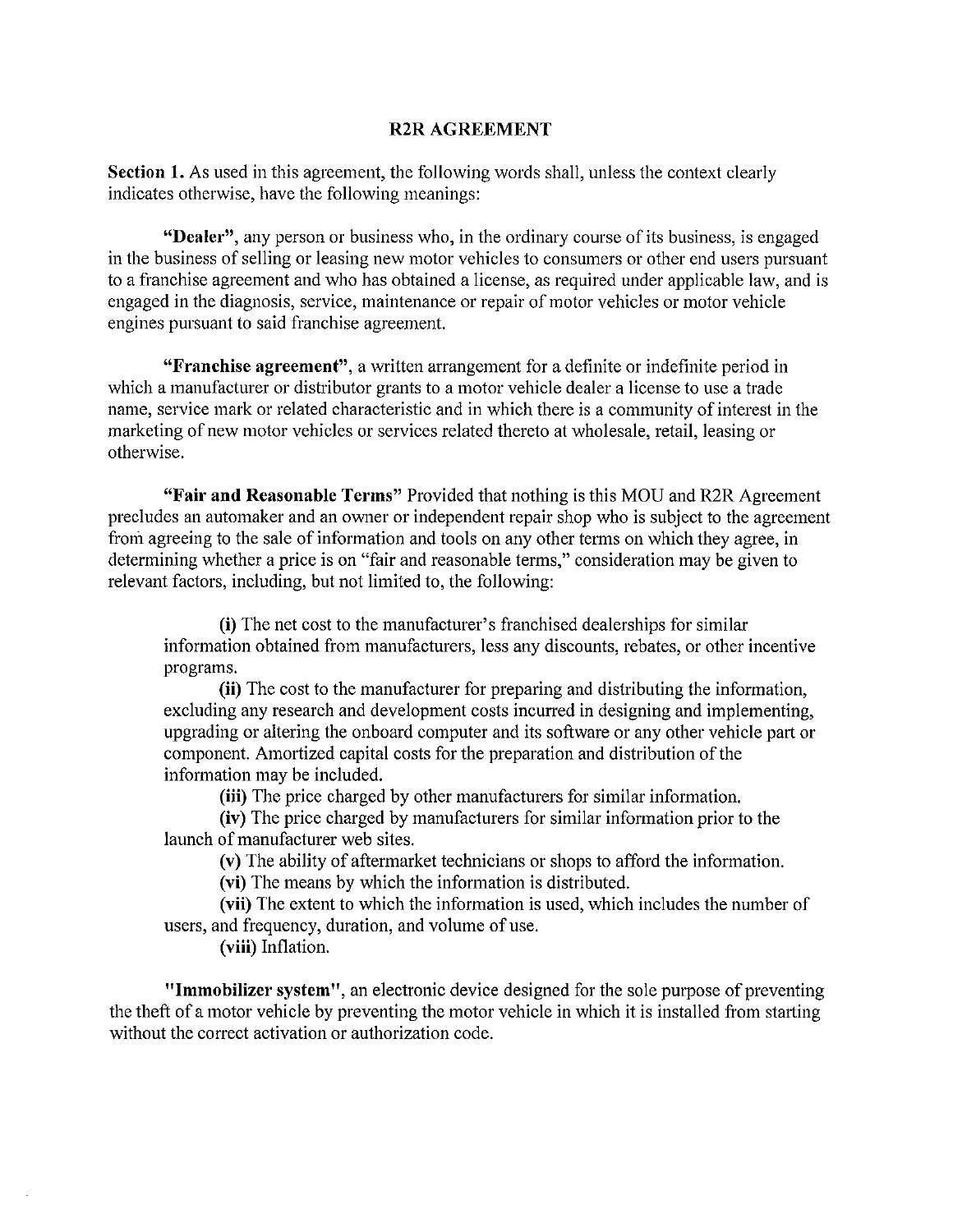**"Independent repair facility",** a person or business that is not affiliated with a manufacturer or manufacturer's authorized dealer of motor vehicles, which is engaged in the diagnosis, service, maintenance or repair of motor vehicles or motor vehicle engines;

**"Manufacturer",** any person or business engaged in the business of manufacturing or assembling new motor vehicles.

**"Dispute Resolution Panel (DRP)",** a 5-person panel established by the Original Parties comprised of the following: one Alliance representative, Alliance member or Alliance designee, one Global Automakers representative, Global Automakers' manufacturer member or Global Automakers designee, two representatives of the independent vehicle repair industry to be selected and mutually agreed upon by AAIA and CARE, and one DRP Chair. The DRP Chair shall be an independent professional mediator with no affiliation to any of the Original Parties, shall be selected by unanimous consent of the Original Parties and shall be funded in equal amounts by each of the Original Parties. The Original Parties shall, at one of the two annual meetings, have an opportunity to revisit their respective representative or ask the Original Parties to revisit the person acting as DRP Chair.

**"Motor vehicle",** any vehicle that is designed for transporting persons or property on a street or highway and that is certified by the manufacturer under all applicable federal safety and emissions standards and requirements for distribution and sale in the United States, but excluding (i) a motorcycle; (ii) a vehicle with a gross vehicle weight over 14,000 pounds; or (iii) a recreational vehicle or an auto home equipped for habitation.

**"Owner",** a person or business who owns or leases a registered motor vehicle.

**"Trade secret",** anything, tangible or intangible or electronically stored or kept, which constitutes, represents, evidences or records intellectual property including secret or confidentially held designs, processes, procedures, formulas, inventions, or improvements, or secret or confidentially held scientific, technical, merchandising, production, financial, business or management information, or anything within the definition of 18 U.S.C. § 1839(3).

## **Section 2.**

**(2)(a).** Except as provided in subsection (2)(e), for Model Year 2002 motor vehicles and thereafter, a manufacturer of motor vehicles sold in United States shall make available for purchase by owners of motor vehicles manufactured by such manufacturer and by independent repair facilities the same diagnostic and repair information, including repair technical updates, that such manufacturer makes available to its dealers through the manufacturer's internet-based diagnostic and repair information system or other electronically accessible manufacturer's repair information system. All content in any such manufacturer's repair information system shall be made available to owners and to independent repair facilities in the same form and manner and to the same extent as is made available to dealers utilizing such diagnostic and repair information system. Each manufacturer shall provide access to such manufacturer's diagnostic and repair information system for purchase by owners and independent repair facilities on a daily, monthly and yearly subscription basis and upon fair and reasonable terms.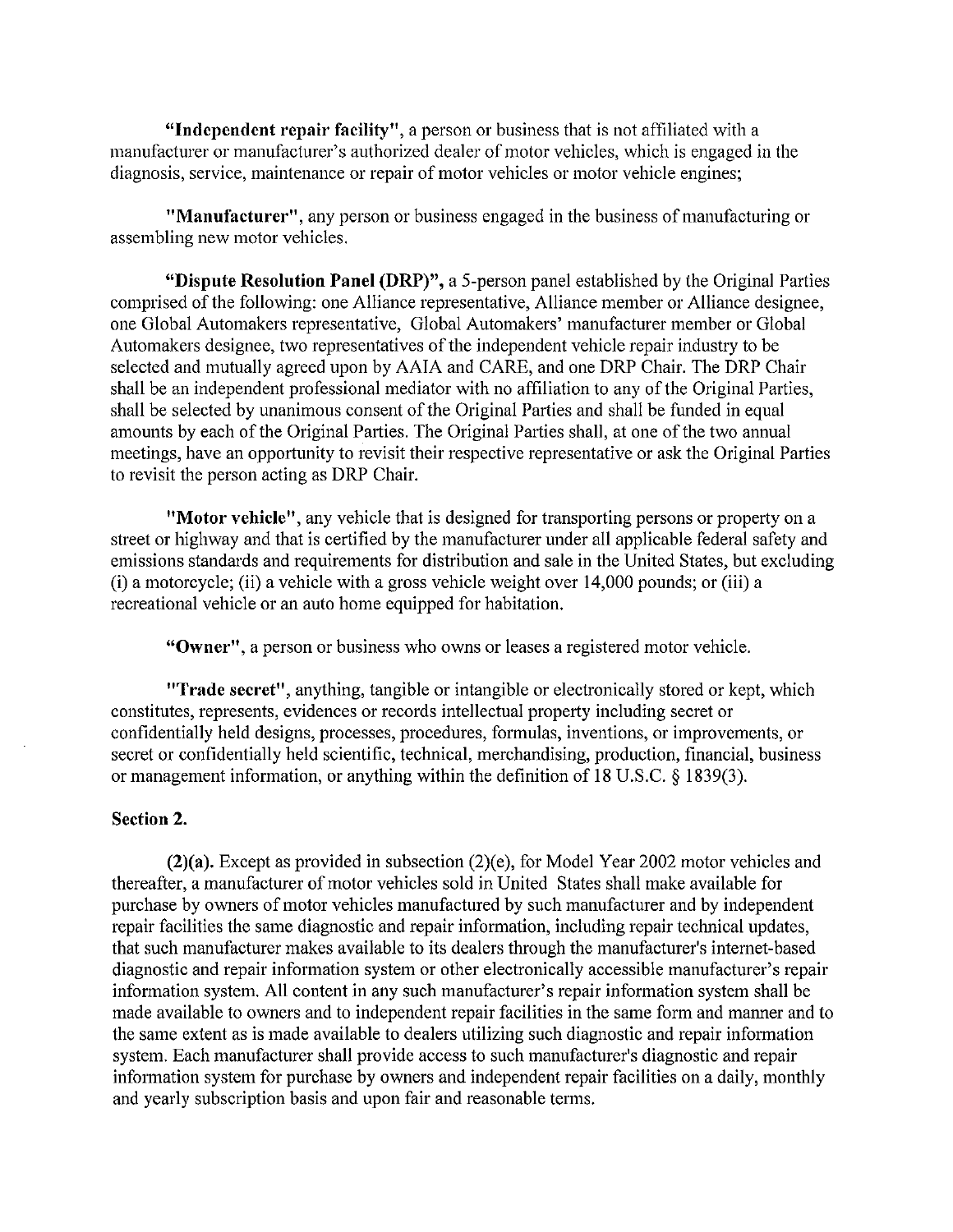**(2)(b)(i)** For Model Year 2002 motor vehicles and thereafter, each manufacturer of motor vehicles sold in the United States shall make available for purchase by owners and independent repair facilities all diagnostic repair tools incorporating the same diagnostic, repair and wireless capabilities that such manufacturer makes available to its dealers. Such tools shall incorporate the same functional repair capabilities that such manufacturer makes available to dealers. Each manufacturer shall offer such tools for sale to owners and to independent repair facilities upon fair and reasonable terms.

**(ii)** Each manufacturer shall provide diagnostic repair information to each aftermarket scan tool company and each third party service information provider with whom the manufacturer has appropriate licensing, contractual or confidentiality agreements for the sole purpose of building aftermarket diagnostic tools and third party service information publications and systems. Once a manufacturer makes such information available pursuant to this section, the manufacturer will have fully satisfied its obligations under this section and thereafter not be responsible for the content and functionality of aftermarket diagnostic tools or service information systems.

**(2)(c)(i)** Commencing in Model Year 2018, except as provided in subsection (2)(e), manufacturers of motor vehicles sold in the United States shall provide access to their onboard diagnostic and repair information system, as required under this section, using an off-the-shelf personal computer with sufficient memory, processor speed, connectivity and other capabilities as specified by the vehicle manufacturer and:

(a) a non-proprietary vehicle interface device that complies with the Society of Automotive Engineers SAE J2534, the International Standards Organizations ISO 22900 or any successor to SAE J2534 or ISO 22900 as may be accepted or published by the Society of Automotive Engineers or the International Standards Organizations; or,

**(b)** an on-board diagnostic and repair information system integrated and entirely self-contained within the vehicle including, but not limited to, service information systems integrated into an onboard display, or

(c) a system that provides direct access to on-board diagnostic and repair information through a non-proprietary vehicle interface such as Ethernet, Universal Serial Bus or Digital Versatile Disc. Each manufacturer shall provide access to the same onboard diagnostic and repair information available to their dealers, including technical updates to such on-board systems, through such non-proprietary interfaces as referenced in this paragraph. Nothing in this agreement shall be construed to require a dealer to use the non-proprietary vehicle interface (i.e., SAE J2534 or ISO 22900 vehicle interface device) specified in this subsection, nor shall this agreement be construed to prohibit a manufacturer from developing a proprietary vehicle diagnostic and reprogramming device, provided that the manufacturer also complies with Section  $2(c)(i)$  and the manufacturer also makes this device available to independent repair facilities upon fair and reasonable terms, and otherwise complies with Section 2(a).

**(2)(c)(ii)** No manufacturer shall be prohibited from making proprietary tools available to dealers if such tools are for a specific specialized diagnostic or repair procedure developed for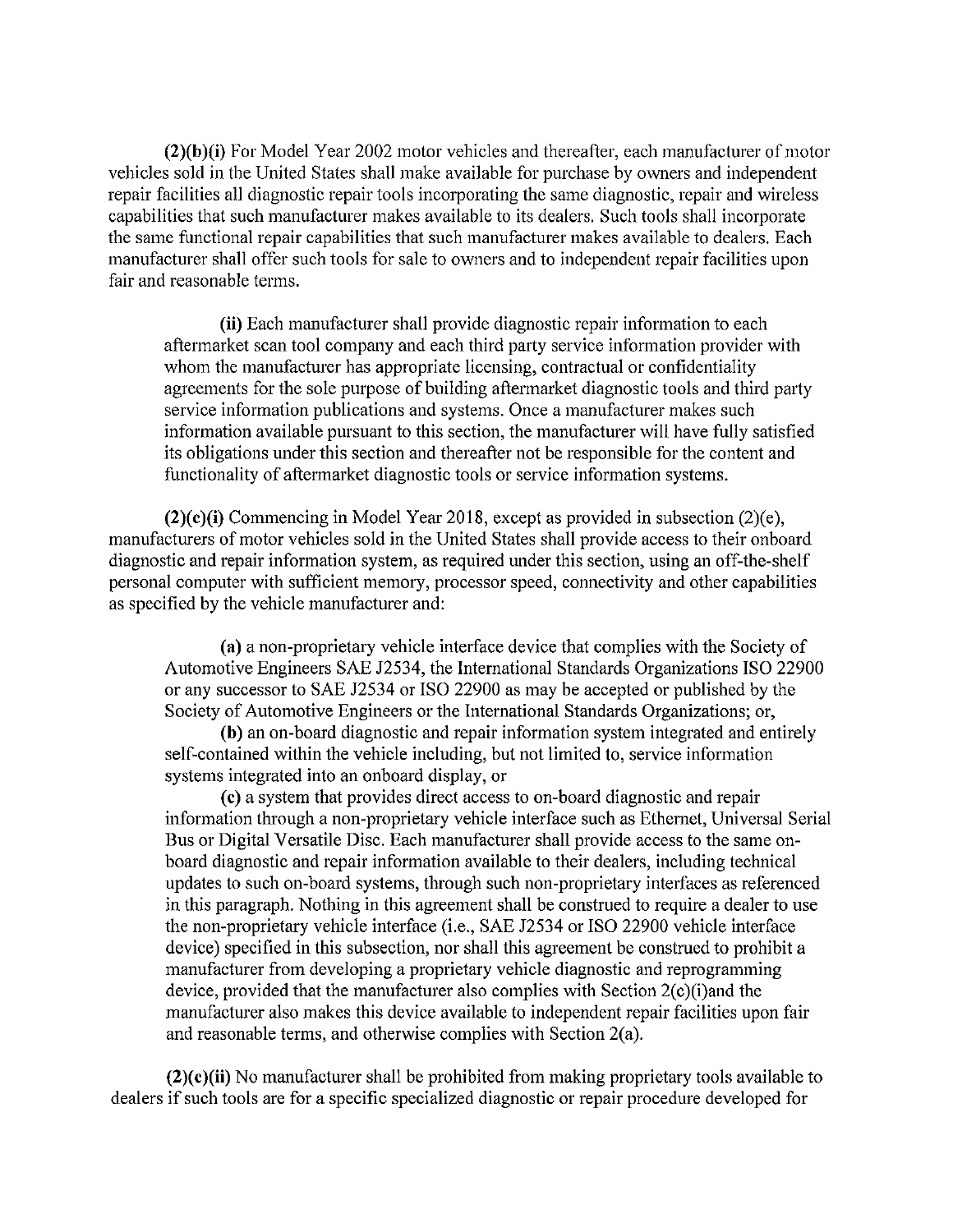the sole purpose of a customer service campaign meeting the requirements set out in 49 CFR 579.5, or performance of a specific technical service bulletin or recall after the vehicle was produced, and where original vehicle design was not originally intended for direct interface through the non-proprietary interface set out in  $(2)(c)(i)$ . Provision of such proprietary tools under this paragraph shall not constitute a violation of this agreement even if such tools provide functions not available through the interface set forth in  $(2)(c)(i)$ , provided such proprietary tools are also available to the aftermarket upon fair and reasonable terms. Nothing in this subsection  $(2)(c)(ii)$  authorizes manufacturers to exclusively develop proprietary tools, without a nonproprietary equivalent as set forth in  $(2)(c)(i)$ , for diagnostic or repair procedures that fall outside the provisions of  $(2)(c)(ii)$  or to otherwise operate in a manner inconsistent with the requirements  $of (2)(c)(i).$ 

(2)( **d)** Manufacturers of motor vehicles sold in the United States may exclude diagnostic, service and repair information necessary to reset an immobilizer system or security-related electronic modules from information provided to owners and independent repair facilities. If excluded under this paragraph, the information necessary to reset an immobilizer system or security-related electronic modules shall be obtained by owners and independent repair facilities through the secure data release model system as currently used by the National Automotive Service Task Force or other known, reliable and accepted systems.

 $(2)(e)$  With the exception of telematics diagnostic and repair information that is provided to dealers, necessary to diagnose and repair a customer's vehicle, and not otherwise available to an independent repair facility via the tools specified in  $2(c)(i)$  above, nothing in this agreement shall apply to telematics services or any other remote or information service, diagnostic or otherwise, delivered to or derived from the vehicle by mobile communications; provided, however, that nothing in this agreement shall be construed to abrogate a telematics services or other contract that exists between a manufacturer or service provider, a motor vehicle owner, and/or a dealer. For purposes of this agreement, telematics services include but are not limited to automatic airbag deployment and crash notification, remote diagnostics, navigation, stolen vehicle location, remote door unlock, transmitting emergency and vehicle location information to public safety answering points as well as any other service integrating vehicle location technology and wireless communications. Nothing in this agreement shall require a manufacturer or a dealer to disclose to any person the identity of existing customers or customer lists.

**Section** 3. Nothing in this agreement shall be construed to require a manufacturer to divulge a trade secret.

**Section 4.** Notwithstanding any general or special law or any rule or regulation to the contrary, no provision in this agreement shall be read, interpreted or construed to abrogate, interfere with, contradict or alter the terms of any franchise agreement executed and in force between a dealer and a manufacturer including, but not limited to, the performance or provision of warranty or recall repair work by a dealer on behalf of a manufacturer pursuant to such franchise agreement.

**Section 5.** Nothing in this agreement shall be construed to require manufacturers or dealers to provide an owner or independent repair facility access to non-diagnostic and repair information